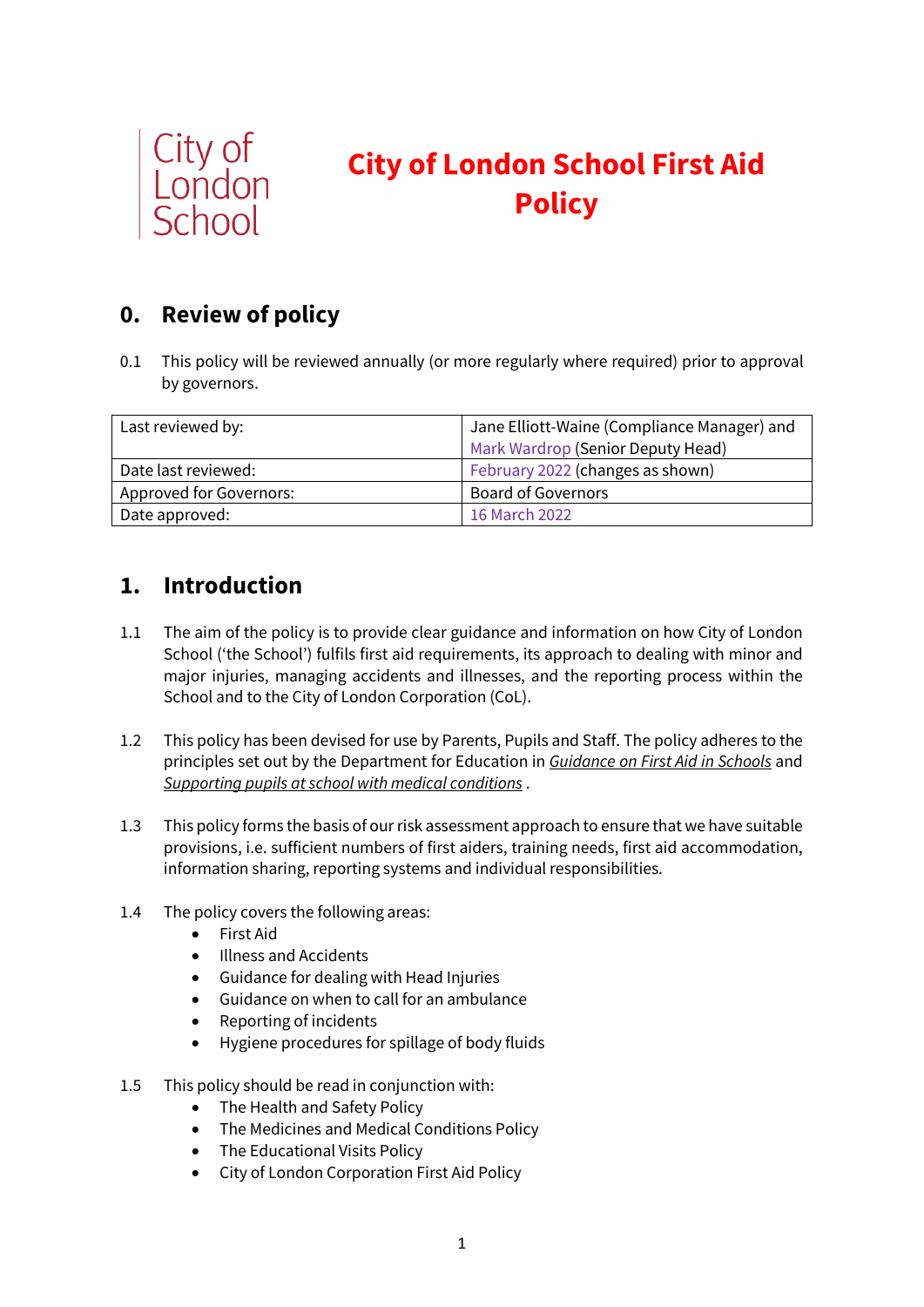And the following CoL guidance:

- CoL HSG44: First Aid Guidance
- CoL HSSG01: Guidance on reporting schools' accidents, incidents and dangerous occurrences
- CoL HSG01: Guidance on Accident investigation
- CoL HSPR1: Procedure for Accident and incident reporting
- 1.6 This policy has regard to Part 3 (Welfare, health and safety of pupils), Paragraph 13 (First Aid) of the Independent School Standards Regulations.

### **2. General Principles**

- 2.1 In the event of an accident or injury to a pupil, it is important to remember the responsibilities of the School 'in loco parentis'. Not only must the pupil receive immediate attention, either at the site of the accident or in a treatment room, but it is important to ensure that all necessary follow up action is taken.
- 2.2 Parents should be informed immediately if the accident is sufficiently serious that a pupil may have difficulty getting home or if they have to be referred to hospital. The pupil's Form Tutor (or Head of Year or Head of Section) and the Deputy Head (Pastoral) are also informed at the earliest opportunity.
- 2.3 If the School Nurses are absent for more than a day, an Agency Nurse will be employed. In the event of an unplanned absence of a day, an Agency Nurse will be employed where possible and first aiders will be called upon to provide cover where needed.

### **3. First Aid**

- 3.1 The arrangements for first aid provision will be monitored by the Schools Lead Nurse in conjunction with the Compliance Manager and Senior Deputy Head. The Lead Nurse will liaise with Heads of Department and other staff as required to ensure appropriate provisions are available onsite and offsite.
- 3.2 Line managers will ensure that all staff are informed, as part of new staff induction programmes and when changes are made, of first aid procedures. This will include basic protocols, locations of equipment, facilities, first aid personnel and reporting systems. New pupils will be informed of these arrangements by their Form Tutors.
- 3.3 Supplies of first aid material are held at various locations throughout the School (as given in Appendix 1), this is determined through the School's risk assessment process by the Lead Nurse and Compliance Manager. This includes the provision of First Aid Stations. Signs are posted around the School indicating the location of the nearest First Aid Station and where First Aiders can be found in the case of an emergency, and all staff and pupils are advised of their positions at induction. The contents of these First Aid Stations will be checked regularly by the School Nurses. Where first aiders, or other staff, have used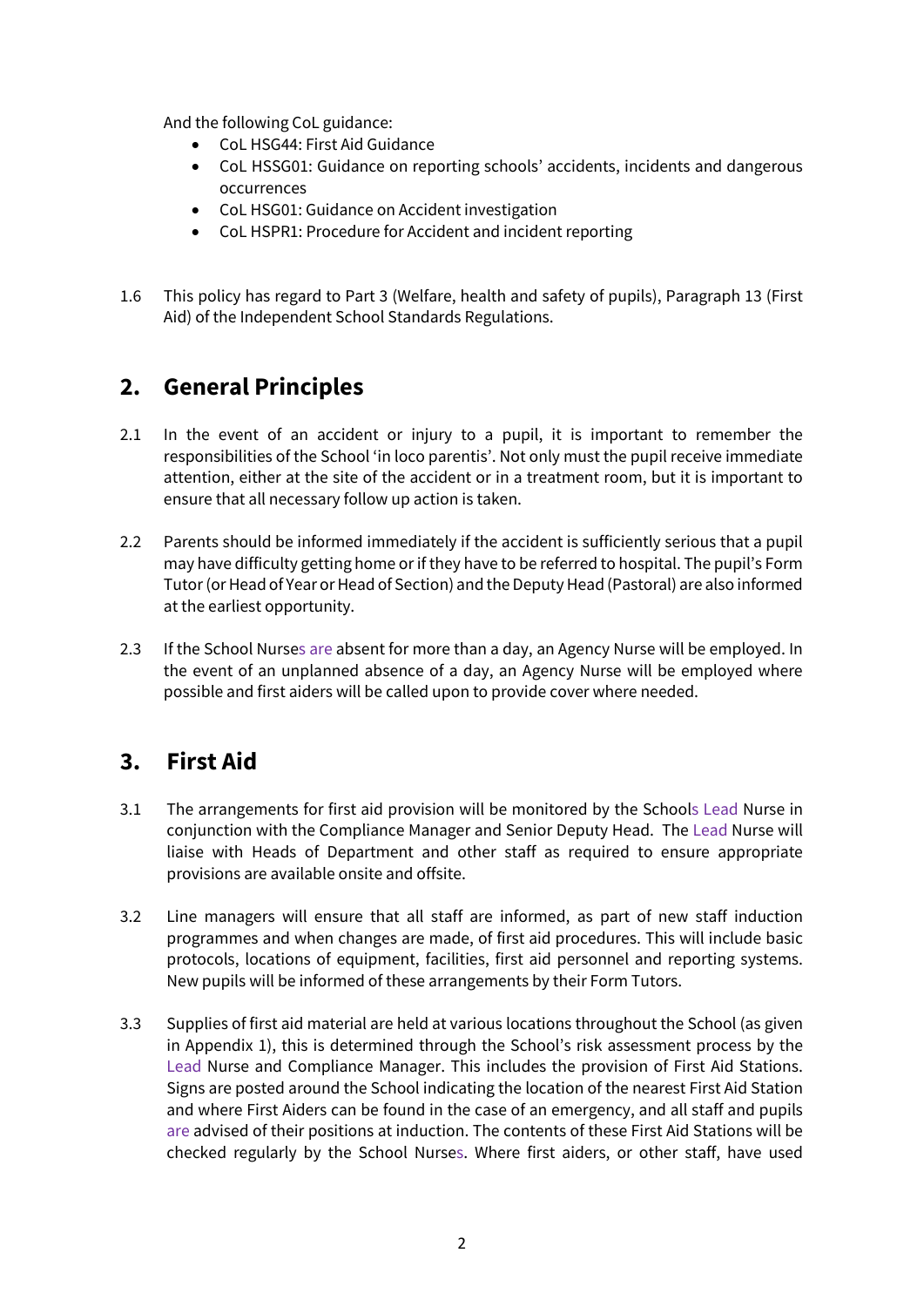material from the Stations they should notify the School Nurses so that the stock can be replenished, and deficiencies made good without delay.

- 3.4 The number of certificated first aiders will not, at any time, be less than the number required by law (a ratio of 1 first aider per 50 pupils and staff), with a minimum of 3 first aiders at Grove Park, the only other School site. The Lead Nurse, in consultation with the Compliance Manager and Senior Deputy Head, is responsible for maintaining a list of current certificated First Aiders<sup>[1](#page-2-0)</sup>. This is updated at the beginning of each academic year, and at other times as necessary. This list will be available in:
	- The Medical Centre
	- Reception
	- The Staff Common Room
	- Staff Departmental Rooms
	- The Head's EA's Office
	- The PE Office
	- Notice boards around the School
	- The Grove Park Pavilion
	- The Staff Intranet

#### 3.5 **First Aiders' Role Description and Appointment**

- 3.5.1 When selecting first aiders consideration will be given to the individual's reliability, communication skills, aptitude, ability to cope with stressful situations and physically demanding emergency procedures, and likelihood of being available when required (i.e. their ability to leave their normal duties and immediately attend to an emergency).
- 3.5.2 The role of the first aider is to give immediate assistance to casualties who are injured or become unwell. Where necessary they will ensure that professional medical help, e.g. the School Nurses and / or an ambulance, is called. They will need to keep proper records when treatment is provided, even if first aid assistance has been refused. (Also see the *Reporting Incidents* section below.)
- 3.5.3 First aiders will need to ensure they continually update and practice their skills and become familiar with the layout and equipment available in the medical suite by arranging a visit to the School Nurses.
- 3.5.4 Where required in the educational visits risk assessment, first aiders may be called upon to attend to provide appropriate levels of support offsite.

#### 3.6 **Seeking First Aid**

Anyone needing first aid should, in the first instance, contact their local first aider who will provide immediate treatment and, if necessary, refer them to the School Nurses. When a local first aider or the School Nurses are unavailable, the person seeking first aid assistance should go to Reception, from where a First Aider will be summoned.

<span id="page-2-0"></span><sup>&</sup>lt;sup>1</sup> This list will be published around school and on the Staff Intranet by the Lead Nurse. A copy of this list is also kept by Human Resources.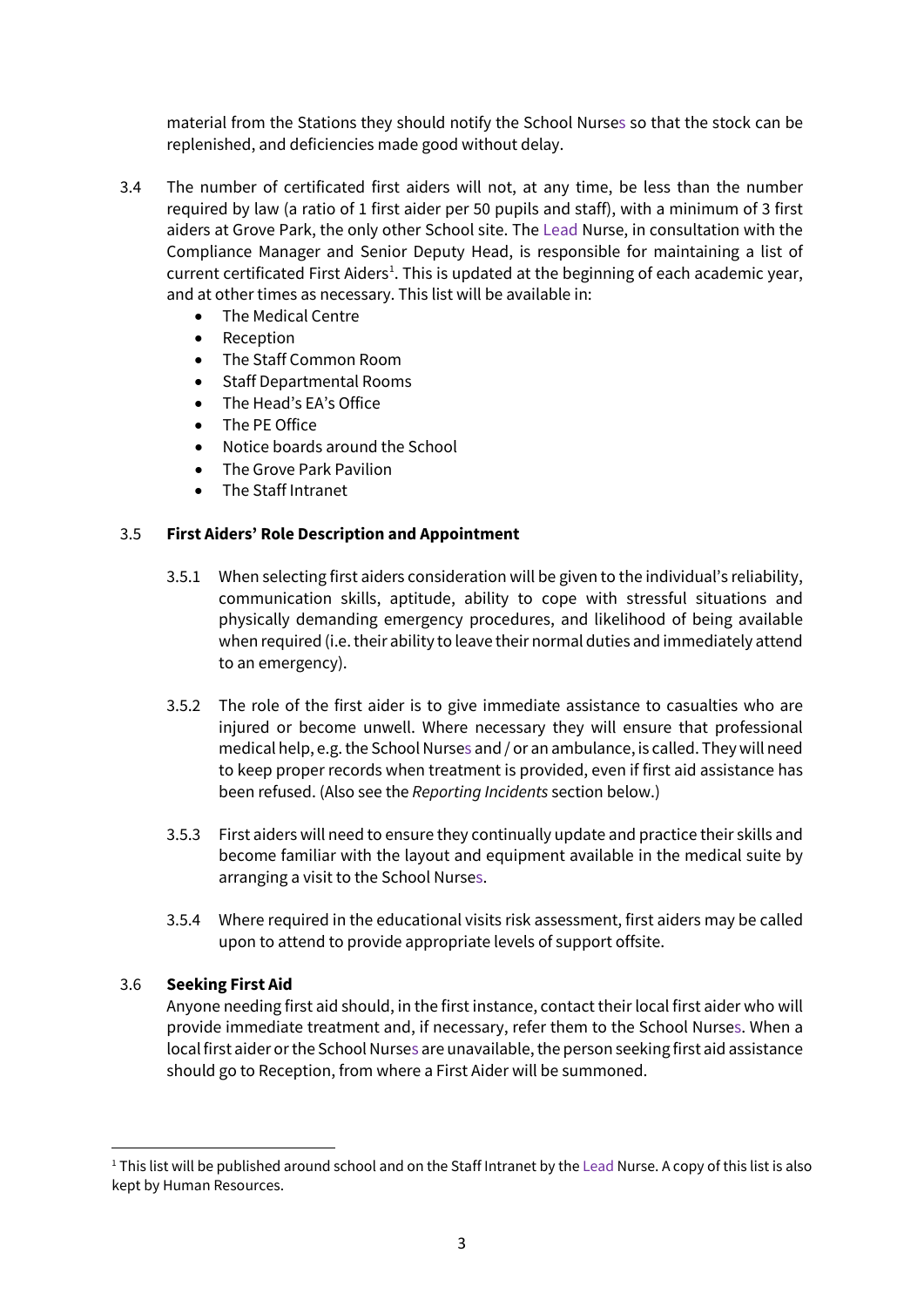#### 3.7 **First Aid training**

The Lead Nurse is responsible for facilitating first aid training for School staff. They will also work with the Compliance Manager to ensure that at any given time (including outside of school term and evening) there are sufficient numbers of first aiders to meet or exceed legislative guidelines. An assessment will be made in terms of age and activities undertaken to ensure appropriate coverage of skills and available staff to deal with emergencies, this will include those trained as follows:

- Registered nurse on duty during core school hours;
- First Aid at Work (FAW) 3-day certificated training
- Emergency First Aid at Work (EFAW) 1-day Training

Where appropriate, additional types of training will be taken into account when assessing our level of cover (e.g. DofE Outdoor First Aid and Lifeguard Fist Aid courses). At the discretion of the Senior Deputy Head other staff will be given basic training in first aid techniques as is required to give them a basic, minimum level of competence where an assessment has been made that this may be beneficial for staff.

#### 3.8 **Automated External Defibrillation (AEDs)**

The School recognises that in the case of cardiac arrest early intervention is vital to optimise survival and this includes the early use of a defibrillator. The CoL guidance *HSG 51 Guidance on Defibrillators* sets out the approach the school follows.

AEDs may be found at the locations given in Appendix 1. AEDs are designed so that even lay bystanders can use them by following the voice prompts, and this is then combined with cardiopulmonary resuscitation (CPR). However, the School aims to give an awareness and basic training to school staff and pupils in their use. This will be delivered by the School Nurses or external trainer.

#### 3.9 **Trips and visits**

Adequate and appropriate first aid provision will form part of the risk assessment for all out-of-school activities. First Aid Kits are to be taken on school trips and the First Aider or trip leader is appointed to be responsible for the kit and for taking charge of the situation (i.e. calling for assistance if a serious injury or illness occurs). Further information about the First Aid arrangements for School Trips and Visits is contained in the Educational Visits Policy.

### 3.10 **Recording incidences of the provision of First Aid**

A record will be made of **all** occasions that any member of staff, pupil or other person receives first aid treatment either on the School premises or as a part of a school-related activity. The person giving the first aid, or person in charge of trip or event, should report this using the School's Health and Safety reporting form on the Staff Intranet. (Also see the *Reporting Incidents* section below.)

### **4. Illness and Accidents**

4.1 In the event of a pupil becoming ill or having an accident the following procedures are to be followed.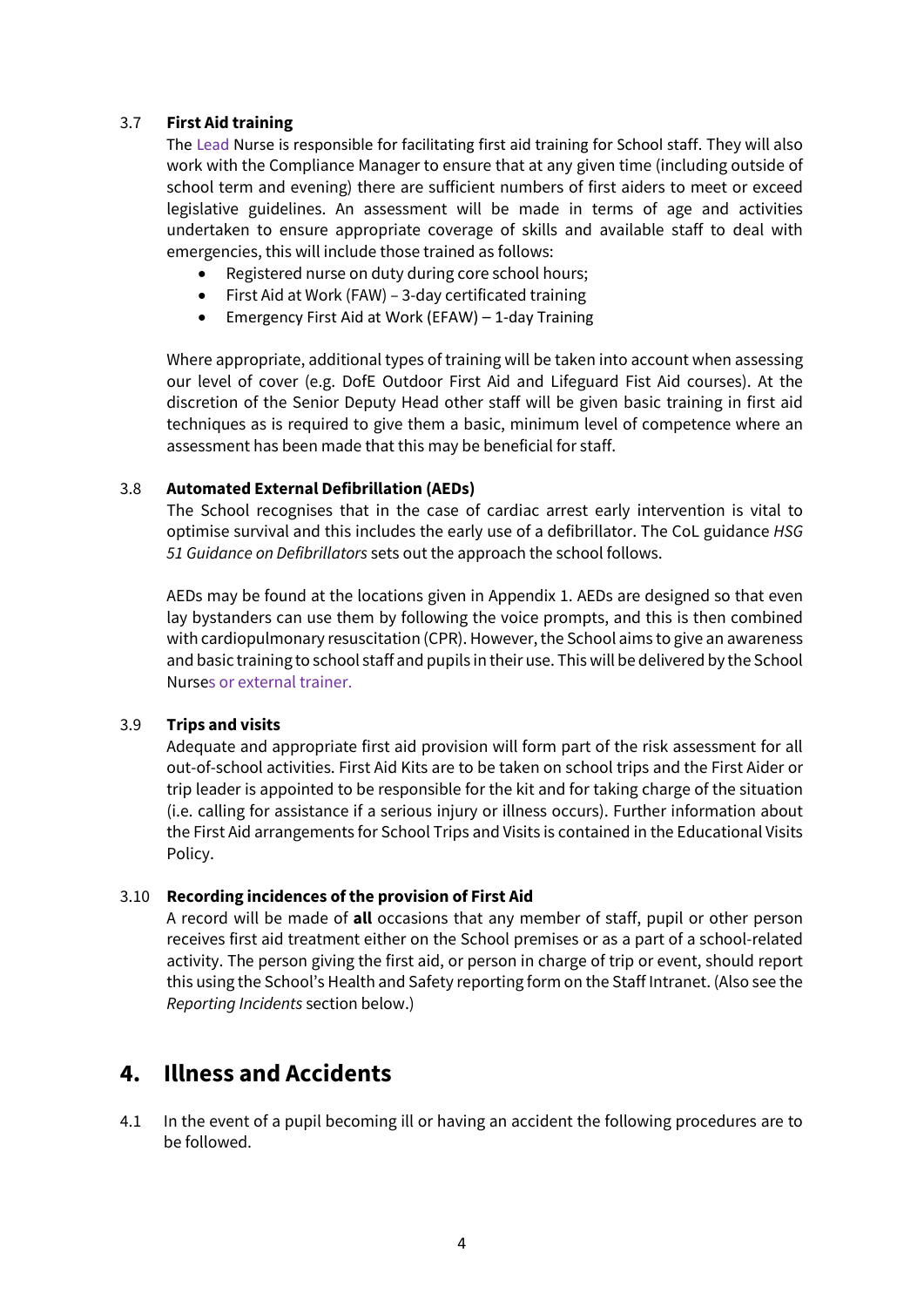#### 4.2 **Illness**

- 4.2.1 When a pupil feels ill at School, he should be escorted to the School Nurse who will decide on what action should be taken. Staff with First Aid qualifications may be asked to administer aid, but it is the School Nurse (or, in their absence, a member of the Senior Management Team (SMT)) who is responsible for deciding whether the pupil should be allowed to go home or be sent to hospital. In the event of the School Nurse and the SMT all being absent, it is incumbent on staff to act as a reasonable parent would act in the circumstances (i.e. they must fulfil their duties 'in loco parentis').
- 4.2.2 If the School Nurse is not available, a pupil requiring treatment should report to Reception who will arrange for a First Aider to be summoned.
- 4.2.3 If the illness is not severe and does not require treatment, the pupil may be invited to rest in the nursing bay within the Medical Centre or to sit in the Medical Centre waiting area or, at Grove Park the First Aid Room, until he feels better.
- 4.2.4 If the School Nurse or a member of SMT decides that a pupil should go home, then a parent / carer must be contacted to collect the pupil. If the pupil is not fit for lessons but can safely return home and there is no one available to collect him, he may be allowed home if the parent gives permission. In such cases the pupil is to be instructed to ring the School on arrival to confirm he has returned home safely. In exceptional cases, the School Nurse or a member of SMT may ask a member of staff to accompany the pupil home.
- 4.2.5 If the pupil requires medication, the School Nurse may administer it according to the guidelines within the School's Medicines and Medical Conditions Policy.
- 4.2.6 If the pupil requires care at a hospital, the parents / carers are to be informed immediately. If deemed to be a non-emergency, a parent / carer should be asked to collect the pupil without delay and accompany him to a hospital of their choice. If it is deemed necessary to attend hospital without delay, the pupil is to be accompanied to the hospital by a member of the School staff<sup>[2](#page-4-0)</sup> who will wait with the pupil until a parent arrives and assumes responsibility for their son. In these circumstances, parents must make every effort to attend to their son as quickly as possible.
- 4.2.7 If the pupil has to be taken to hospital, the School Nurse (or a member of SMT) will arrange for one of the following methods of transport to be used, depending upon the urgency and nature of the circumstances:
	- School minibus (with a driver plus one other member of staff)
	- taxi (black cab or contract)
	- ambulance

#### 4.3 **Accidents**

<span id="page-4-0"></span> $2$  This will usually be a School Keeper and  $\ell$  or a First Aider.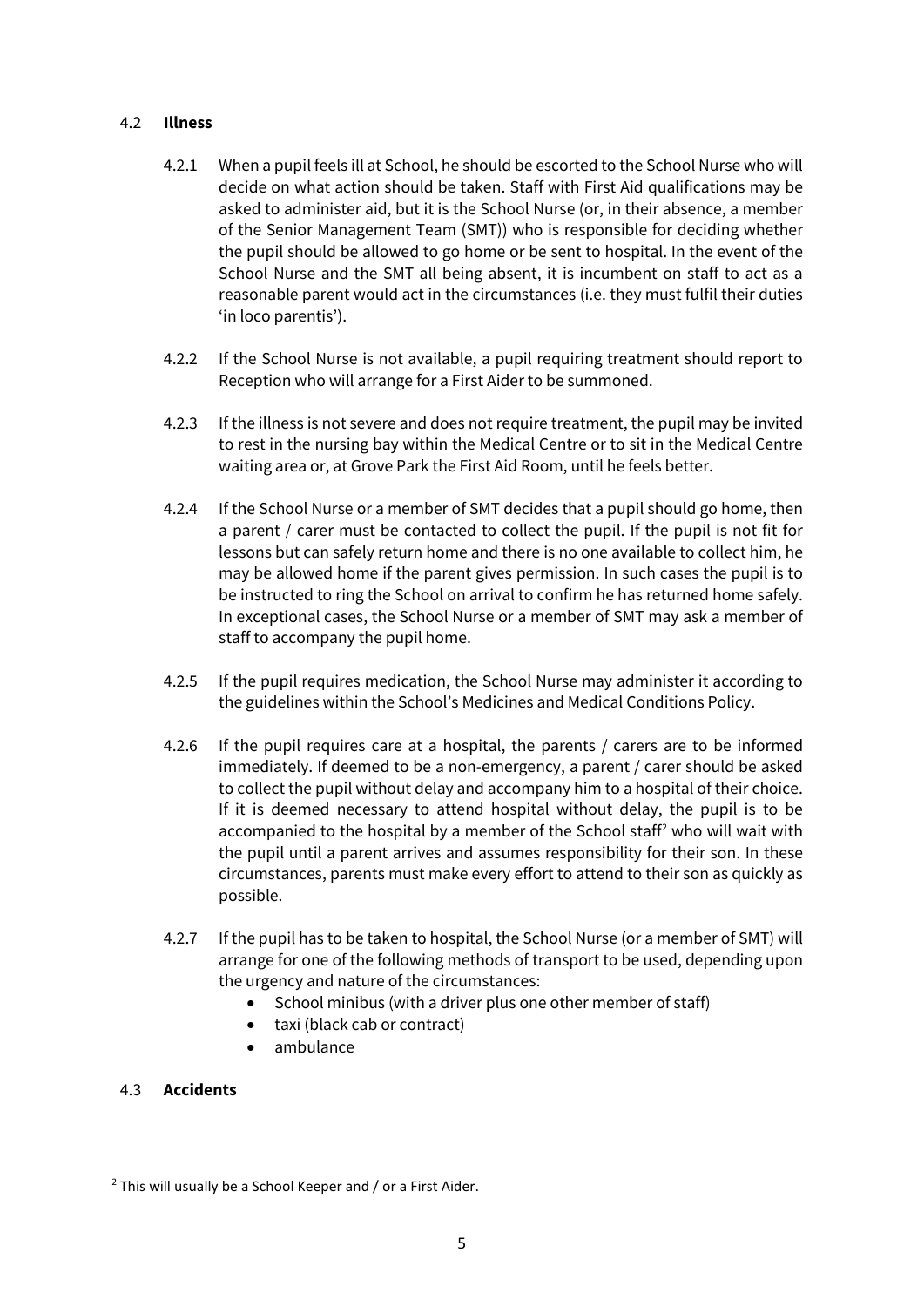- 4.3.1 If the accident is of such a nature that the casualty should not or cannot be moved the local qualified First Aider and / or School Nurse should be contacted immediately. Following assessment of injuries, the same procedures as above will apply as appropriate.
- 4.3.2 The Head or Senior Deputy Head (or, in their absence, another member of the SMT) must be contacted immediately if the injury is of a serious nature. The Compliance Manager and / or the Facilities Manger should also be contacted so that an accident investigation can be conducted promptly, where required.

### 4.4 **Head Injuries**

For head injuries and suspected concussion please refer to the *Head Injuries and Concussion protocol* (see Appendix 2).

### 4.5 **Recording illness, injuries and accidents**

All incidences of illness or injury or accidents which result in a visit to the School Nurse or treatment from a First Aider are to be recorded, as outlined in the *Reporting Incidents* section 6 below.

## **5. Guidance on when to call for an Ambulance in an Emergency**

- 5.1 An emergency 999 ambulance should be called when a qualified First Aider has assessed a casualty and deemed it necessary to do so based upon the knowledge acquired through their training. Usually this will be for casualties with the following problems:
	- any instance in which it would be dangerous to approach and treat a casualty
	- unconscious
	- not breathing
	- not breathing normally and this is not relieved by the casualty's own medication
	- severe bleeding
	- neck or spinal injury
	- injury sustained after a fall from a height (higher than 2 metres)
	- injury sustained from a sudden impact delivered with force (e.g. car knocking a person over)
	- suspected fracture to a limb
	- anaphylaxis (*make sure to use this word when requesting an ambulance in this case*)
	- seizure activity that is not normal for the casualty, especially after emergency medication has been administered
	- symptoms of a heart attack or stroke
	- rapid deterioration in condition despite the casualty not initially being assessed as requiring an ambulance

### **IF IN DOUBT, IT IS BETTER TO CALL FOR AN EMERGENCY AMBULANCE THAN NOT**

5.2 If, for whatever reason, a qualified First Aider is not available, the above guidelines should be used to determine whether to call for an emergency ambulance.

#### 5.3 **How to call for an emergency ambulance**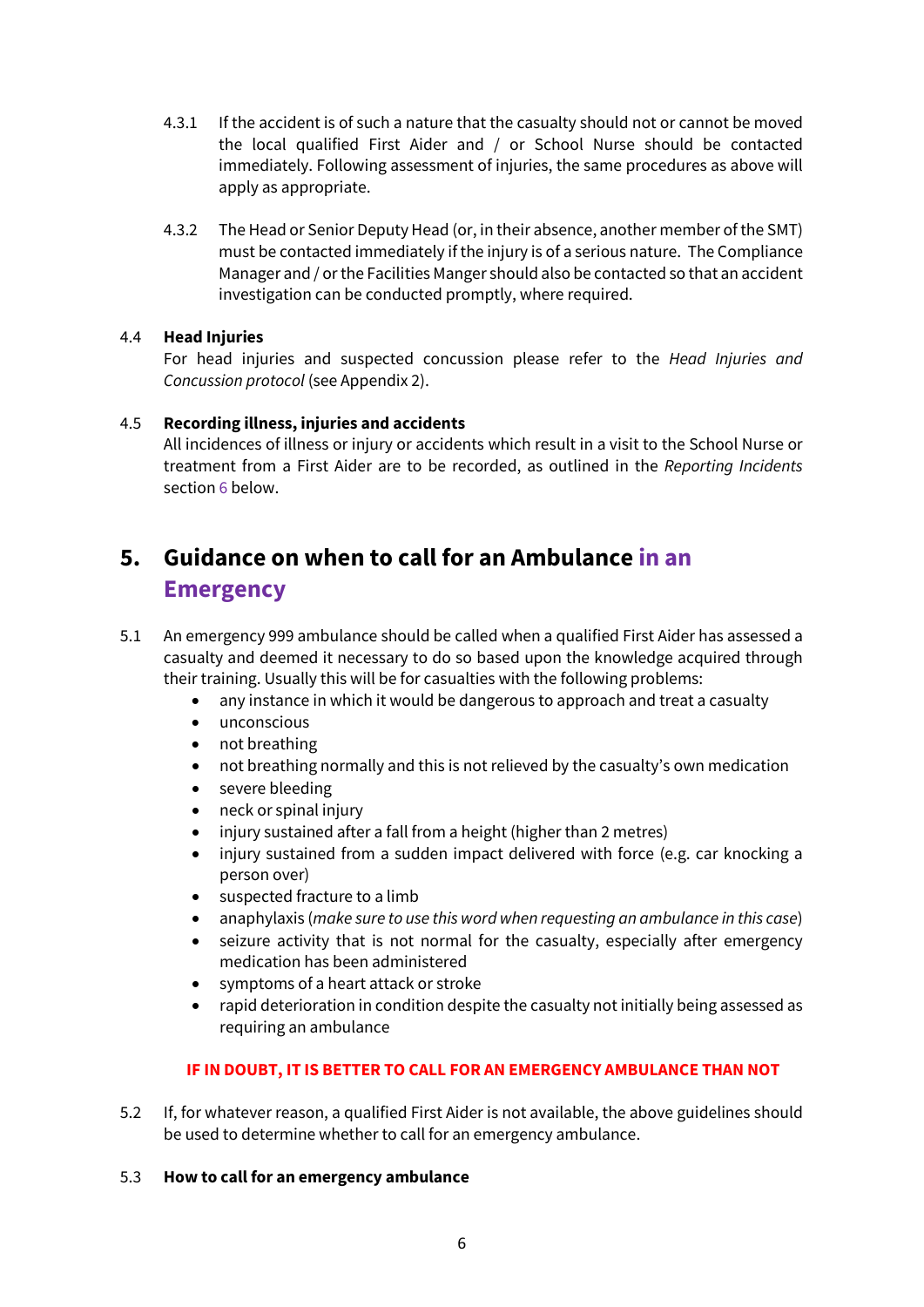Should the need arise for an emergency ambulance to be summoned, the First Aider should:

- remain calm
- ask a bystander<sup>[3](#page-6-0)</sup> to call 999 or 112 and, when prompted for which service is required, ask for an ambulance

The caller should:

- be ready to provide details of their name, telephone number, address and exact location within the School
- relay the condition of the casualty, as assessed by the First Aider, and how the casualty came to be in this condition
- provide details of the number of casualties along with names, age and gender if these details are known
- ask that ambulances come to 'the bus stop beside the Salvation Army on Queen Victoria Street, EC4V 3AL'; if possible, it should be arranged for a member of staff or bystander who knows the location of the casualty to meet the ambulance on arrival
- communicate any dangers or hazards into which the ambulance may be arriving
- stay on the line with the emergency operator until they have cleared the line
- return to the casualty immediately after the call to inform the First Aider that an ambulance is on the way and to bring a First Aid kit, blanket and AED if necessary

If safe and possible to do so, the person requesting an ambulance should also inform the School's Reception.

### **6. Reporting Incidents**

- 6.1 The School Nurse records **all** visits by pupils and staff requiring attention or treatment. This is done on the confidential database<sup>[4](#page-6-1)</sup> on iSAMS which the School Nurse maintains. This covers illnesses and accidents. The following details are recorded:
	- name
	- date
	- time
	- nature of illness / accident (and location if appropriate)
	- details of and first aid administered
	- whether parents are contacted and whether a pupil is sent home or to hospital

When a pupil is sent home, the Form Tutor and Head of Year are notified by e-mail, and when a pupil is sent to hospital the Deputy Head (Pastoral) will additionally be notified.

6.2 Any accidents involving pupils or staff which may have been preventable, or which arose out of, or in connection with work, are to be recorded on a Health and Safety Form on the School Intranet<sup>[5](#page-6-2)</sup>. These forms should be used **to report accidents, near misses or other Health and Safety concerns.** Details of the accident should be recorded as promptly as

<span id="page-6-0"></span><sup>&</sup>lt;sup>3</sup> Should a bystander not be available it may be necessary for First Aiders to leave the casualty and make the call themselves, relaying this information to the operator.

<span id="page-6-1"></span><sup>4</sup> This database is confidential and may be viewed only by the School Nurses and the Designated Safeguarding Lead (or Deputy DSLs as required).

<span id="page-6-2"></span><sup>5</sup> See<https://cityoflondonschool.sharepoint.com/sites/Intranet/SitePages/Hea.aspx>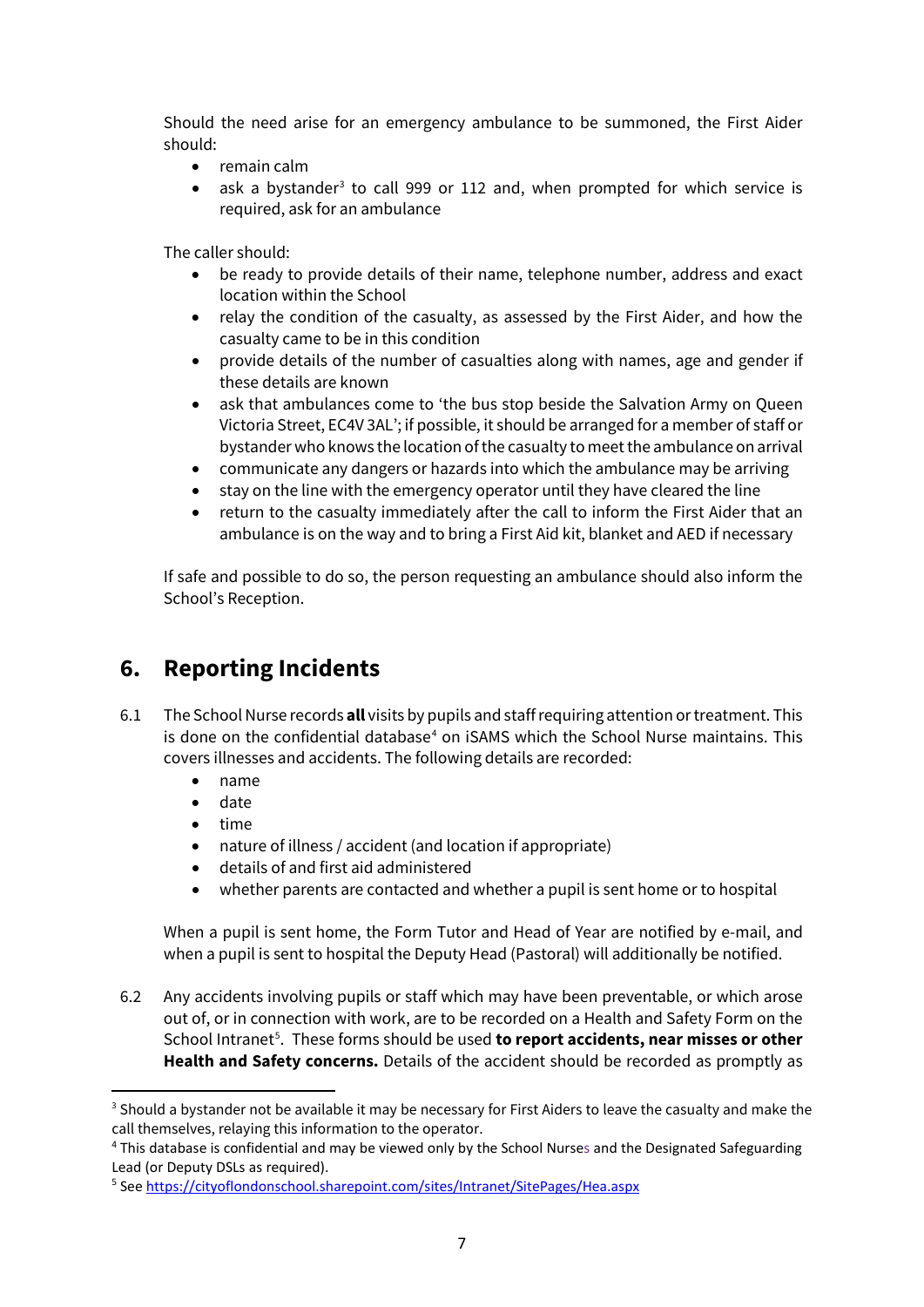possible, together with names of any witnesses, while details are still fresh in the mind. When detailing the nature of the accident as much information as possible as to what actually happened should be recorded so that a full picture of events can be formed; the following information should be recorded:

- name of person reporting the incident
- date of the incident
- time of the incident
- location of the incident
- name of affected person (and year group, if known, for a pupil)
- nature of illness / accident
- details of any First Aid administered
- Outcome and any further action required
- whether parents have been contacted and whether a pupil returned to class, is sent home or to went hospital
- 6.3 The School Nurses will liaise with the Compliance Manager to decide which incidents need to be submitted to the CoL Health and Safety Incident online reporting system or telephone report-line (02073321920). The reports will be submitted by the Compliance Manager using the information in CoL guidance: *HSSG 01 Reporting School Accident, Incidents and Dangerous Occurrences*. Any resulting investigation reports will be completed by the Compliance Manager or, in their absence, the Senior Deputy Head. The Compliance Manager will also, in conjunction with the Senior Deputy Head, maintain accident records for pupils, staff and visitors (including contractors).
- 6.4 It is important that any lessons learned from accidents are taken fully into account to prevent a recurrence. The Compliance Manager will assess all incidents, including "near misses", and decide on the level of investigation required using the CoL guidance: *HSG 01*. The more serious the incident, the more intensive the investigation should be to determine:
	- what happened
	- the lessons that can be learned
	- the changes, if any, that need to be made to risk control measures to prevent a recurrence.
- 6.5 Further information regarding Accident reporting and recording can be found in the Health and Safety Policy.

### **7. Hygiene procedures for spillage of body fluids**

7.1 Hygiene Procedures for dealing with the spillage of Body Fluids are given in Appendix 3.

### **8. First aid in the event of an Internal Evacuation**

- 8.1 The procedures relating to the provision of First Aid in the event of an Internal Evacuation are given in Appendix 4.
- 8.2 Further information regarding Internal and External Evacuations is available in the School's Security Policy.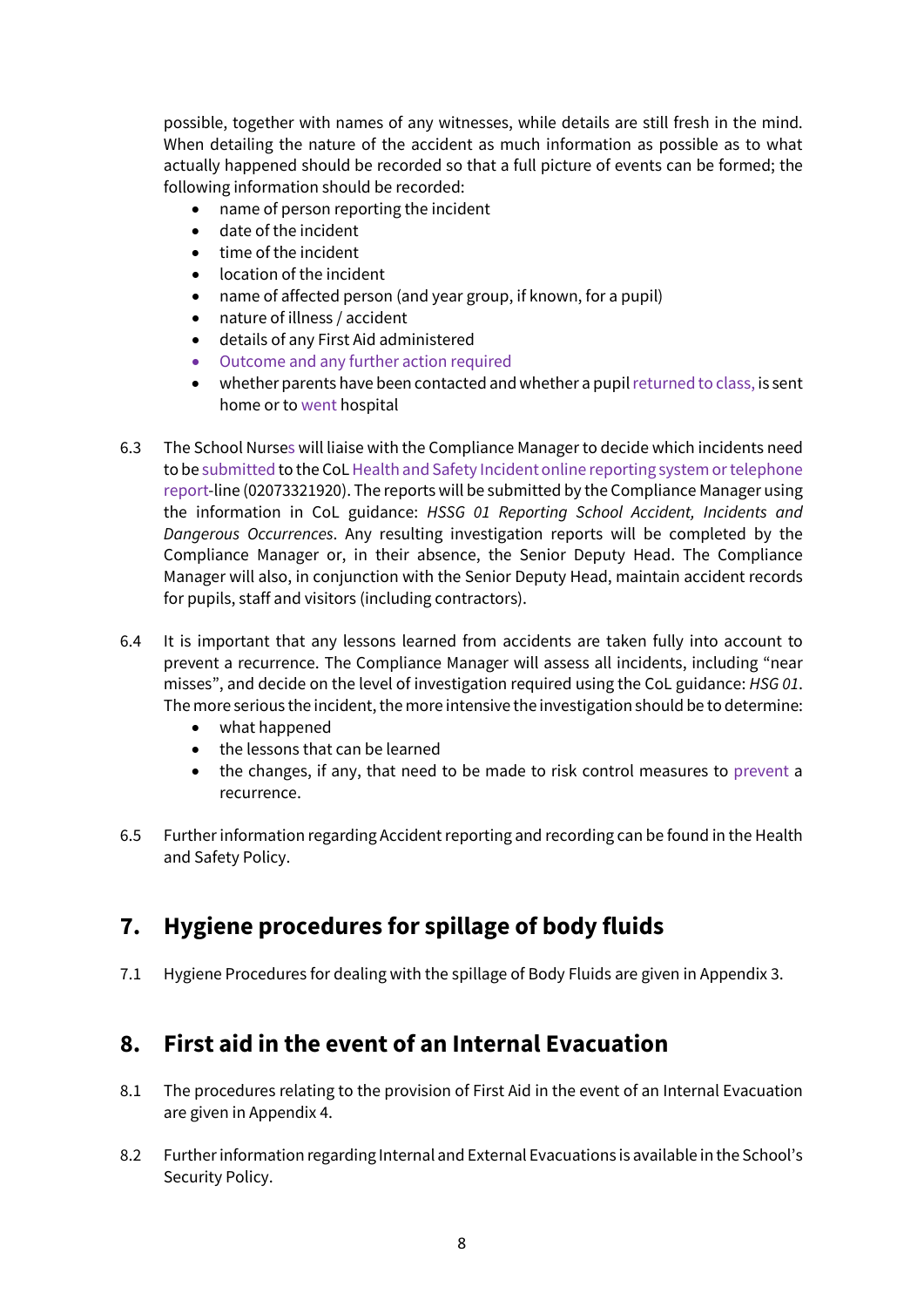#### Appendix 1: Locations of First Aid stations

1.1 First Aid Stations (*First Aid Kit, Eyewash Kit, Burns Kit and Biohazards Kit*) can be found in the following locations:

|                   | South             | Reception                  | <b>North</b> | <b>Entrance from</b> |
|-------------------|-------------------|----------------------------|--------------|----------------------|
| Level 1           |                   |                            |              | parking area         |
|                   | <b>Technology</b> | <b>IT&amp;C Staff Room</b> |              |                      |
|                   | <b>Block</b>      |                            |              |                      |
|                   | South             | <b>Staff Common</b>        | <b>North</b> | Kitchen              |
| Level 2           |                   | Room:                      |              |                      |
|                   |                   | <b>Medical Centre</b>      |              |                      |
| Level 3           | <b>South</b>      | Art Department             | <b>North</b> | PE Office            |
| Level 4           | <b>South</b>      | Geography Staff            | <b>North</b> | HoYs' Office         |
|                   |                   | Room                       |              |                      |
| Level 5           | <b>South</b>      | Beside the                 | <b>North</b> | Science Staff        |
|                   |                   | Vivarium (Biology)         |              | Room                 |
| <b>Grove Park</b> |                   | First Aid Room             |              |                      |

The kits at the First Aid Stations are stocked by the School Nurses with contents that are HSE compliant. At Grove Park, the Sports Physiotherapist (who is first aid trained) is responsible for keeping the first aid kits fully stocked.

- 1.2 First Aid boxes are also situated in:
	- Biology, Chemistry and Physics laboratories
	- The Swimming Pool and Sports Hall
	- The Winterflood Theatre
	- The CCF Office
	- And other locations around the school
- 1.3 The members of staff responsible for re-stocking (i.e. the School Nurses and / or Sports Physiotherapist) should be informed if the First Aid Stations or First Aid boxes have been used.
- 1.4 AEDs are located in Reception and in a cabinet outside the PE Office (in an alarmed cabinet) at the main school and in the First Aid Room at Grove Park.
- 1.5 It is the responsibility of the Lead Nurse to ensure AEDs are checked, as per manufacturers guidelines and that they are effectively maintained.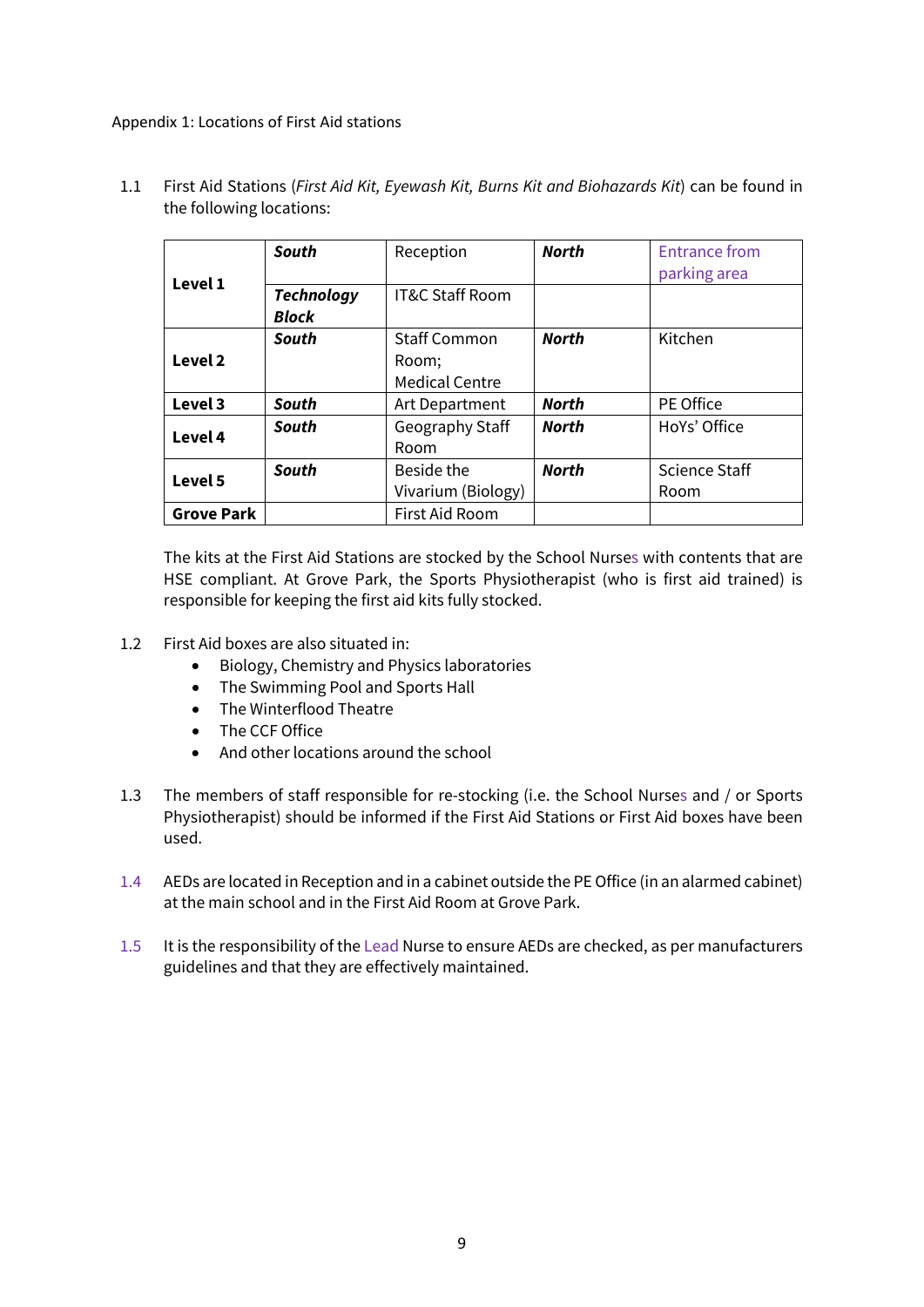## **Appendix 2: Head Injuries and Concussion Protocol**

### 2.1 **Protocol aims**

- To provide a safe environment.
- To ensure all staff have a clear understanding of how to manage someone who has sustained or potentially sustained a head injury.
- To be able to recognise the signs and symptoms of concussion and manage it correctly.
- To ensure all significant head injuries are reported on the School's accident form.
- To ensure all parents and pupils receive appropriate advice on managing a head injury.

#### 2.2 **Head injuries**

Not all head injuries cause damage to the brain, but they can have symptoms including:

- Nausea
- Headaches
- Dizziness
- **Tiredness**

Pupils that sustain a head injury should be assessed by the School Nurse or the Sports Physiotherapist and head injury advice will be given to the pupil and parents in every case.

### 2.3 **Red Flags for potentially more serious head injuries**

If any of the following are observed or develop then the pupil needs to be immediately seen by the School Nurse or the Sports Physiotherapist, and, where appropriate (or in the absence of the School Nurse of Sports Physiotherapist), an ambulance for urgent medical assessment:

- Deteriorating conscious state
- Increased confusion or irritability
- Severe or increasing headache
- Repeated vomiting
- Unusual behaviour change
- Seizures (fits) or convulsions
- Double vision or deafness
- Weakness in arms or legs (may appear to be walking strangely)
- Clear fluid coming out of ears and / or nose
- Slurred speech, difficulty speaking and understanding.

#### 2.4 **Concussion**

Concussion is the sudden but short-lived loss of mental function that occurs after a blow or other injury to the head. Effects are usually temporary but can include headaches and problems with concentration, memory, balance and coordination. Concussion can occur at any time within the school environment and can occur if a pupil's head comes into contact with a hard surface such as a floor or a desk. It can also occur during sporting activities. Concussion can also occur when the head and the upper body are violently shaken, such as in whiplash injuries.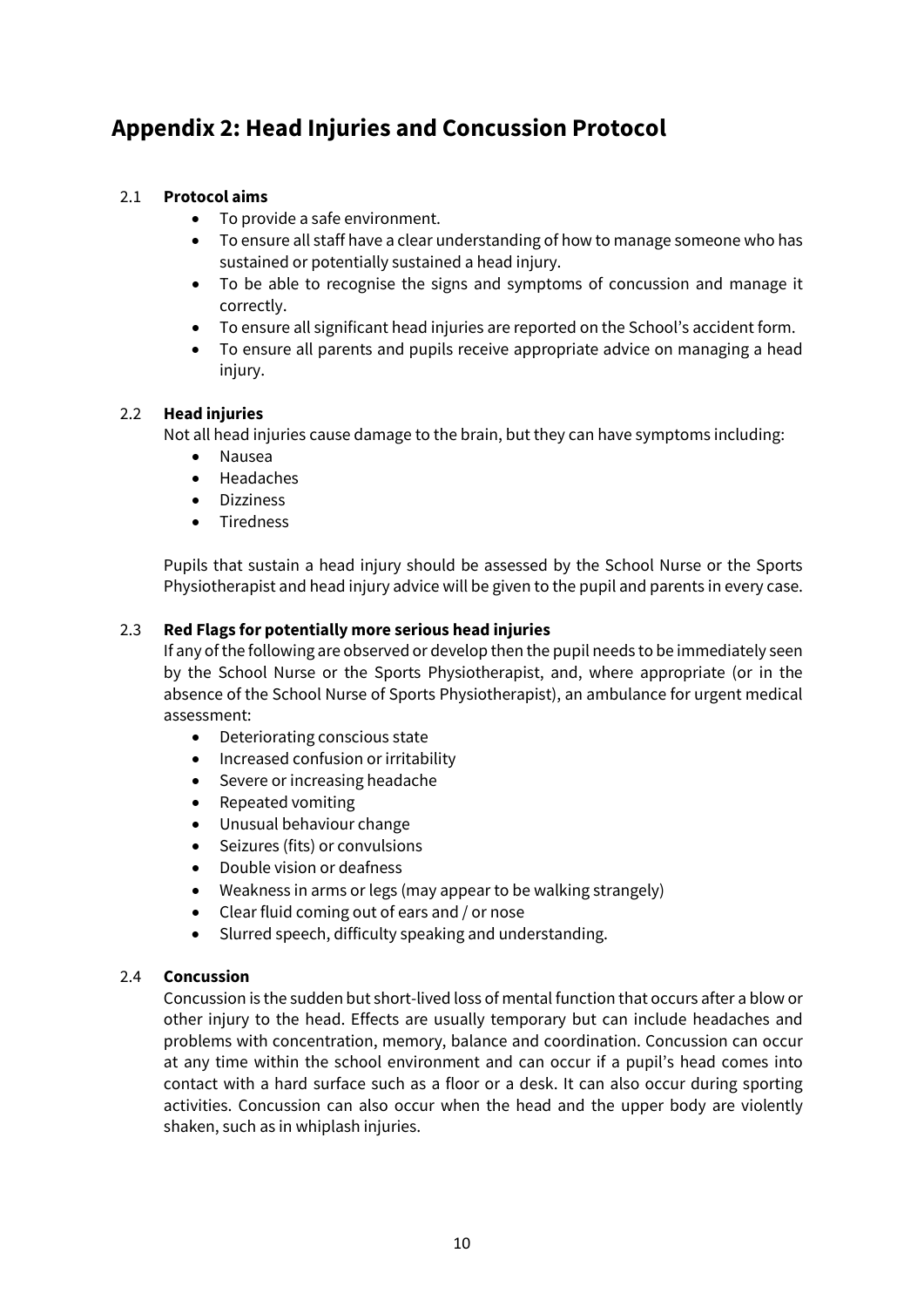Concussion can affect academic performance and behaviour and can also put a pupil at risk of further serious consequences if he sustains another concussion before he has recovered. The School takes concussion seriously to safeguard the long-term welfare of pupils. The School recognises that if the brain is not allowed to fully recover the brain is more vulnerable to further injury and may result in further long term consequences such as prolonged concussion symptoms and possible consequences such as dementia, and a further concussive event could cause brain swelling which can be fatal.

Pupils who sustain a head injury during sports sessions (practice / training and fixtures) will be removed from play and initially be assessed by the School Nurse or Sports Physiotherapist. If concussion is suspected further medical advice will be sought.

The School understands that it is important to recognise the signs of concussion as early as possible but is aware that symptoms can present themselves at any time after the incident.

#### 2.5 **What to do if a concussion is suspected**

If a concussion is suspected, and in the absence of the School Nurse or Sports Physiotherapist, it is the member of staff's responsibility to:

- Communicate with the parents what happened and recommend that the pupil should undergo diagnosis and assessment from a medical practitioner or visit an emergency department for further assessment.
- Give the pupil and parents the head injury advice sheet (see *Head Injury Advice for Parents* below; this may also be accessed via the Medical Centre page of the School's intranet).
- Inform the pupil and parents that the pupil should see the School Nurse on the pupil's return to school.
- Complete an accident report form (accessed via the Staff intranet) and inform the School Nurse and / or Sports Physiotherapist.

#### 2.6 **The Graduated Return to Play protocol (GRTP)**

Pupils diagnosed with concussion or suspected of having concussion will undertake the Graduated Return to Play protocol (GRTP).

The GRTP will be undertaken under the supervision of the Sports Physiotherapist, who will organise sessions to meet the pupil's needs and assess the pupil at every stage using the SCAT [5 Child p](https://www.englandrugby.com/dxdam/e8/e8a42b30-410f-453a-9994-ba76a1e2299e/SCAT5Child_Neutral.pdf)rocess. The School recommends that pupils also receive medical clearance before returning to play: it is the responsibility of the pupil's parents to organise for medical clearance before returning to play. The School Nurse and / or Sports Physiotherapist will keep a record of the parent's confirmation that clearance has been obtained.

Following a concussion, it is reasonable to expect a pupil to miss a day or two of academic studies but extended absence is uncommon. The pupil should initially rest, and this should involve avoiding reading, TV and computer games. These can be gradually reintroduced. Thereafter, the GRTP follows the timescale and activities shown below: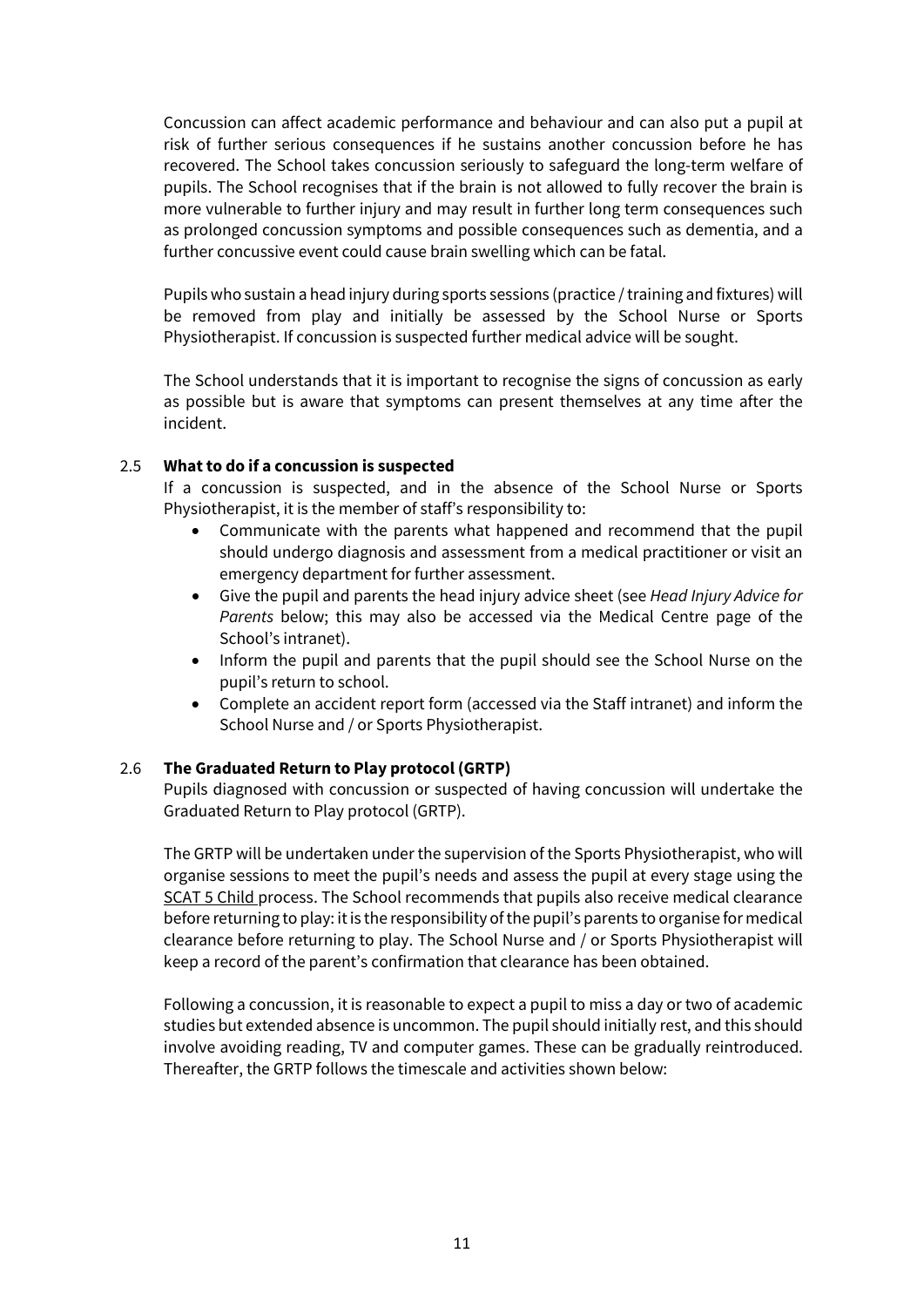

| <b>Rehabilitation</b><br>stage    | <b>Functional exercise at each</b><br>stage of rehabilitation                                                                                    | Objective of each<br>stage                                              |
|-----------------------------------|--------------------------------------------------------------------------------------------------------------------------------------------------|-------------------------------------------------------------------------|
| 1. No activity                    | Symptom limited physical and<br>cognitive rest                                                                                                   | Recovery                                                                |
| 2. Light aerobic<br>exercise      | Walking, swimming or<br>stationary cycling keeping<br>intensity <70% maximum<br>permitted heart rate<br>No resistance training                   | <b>Increase HR</b>                                                      |
| 3. Sport-specific<br>exercise     | Skating drills in ice hockey,<br>running drills in soccer. No<br>head impact activities                                                          | Add movement                                                            |
| 4. Non-contact<br>training drills | Progression to more complex<br>training drills, eg, passing drills<br>in football and ice hockey<br>May start progressive<br>resistance training | Exercise, coordination<br>and cognitive load                            |
| 5. Full-contact<br>practice       | Following medical clearance<br>participate in normal training<br>activities                                                                      | Restore confidence and<br>assess functional skills<br>by coaching staff |
| 6. Return to play                 | Normal game play                                                                                                                                 |                                                                         |

On return to academic studies, the pupil's teachers will be made aware of the pupil's concussion by the School Nurse. Adjustments or support that the School will consider, on an individual basis, during the return to play period are:

- Extra time to complete assignments and tests
- Access to a quiet room to complete assignments and tests
- Avoidance of noisy areas such as the dining hall and assembly rooms
- Frequent breaks, as required, during class, homework and tests
- Shorter assignments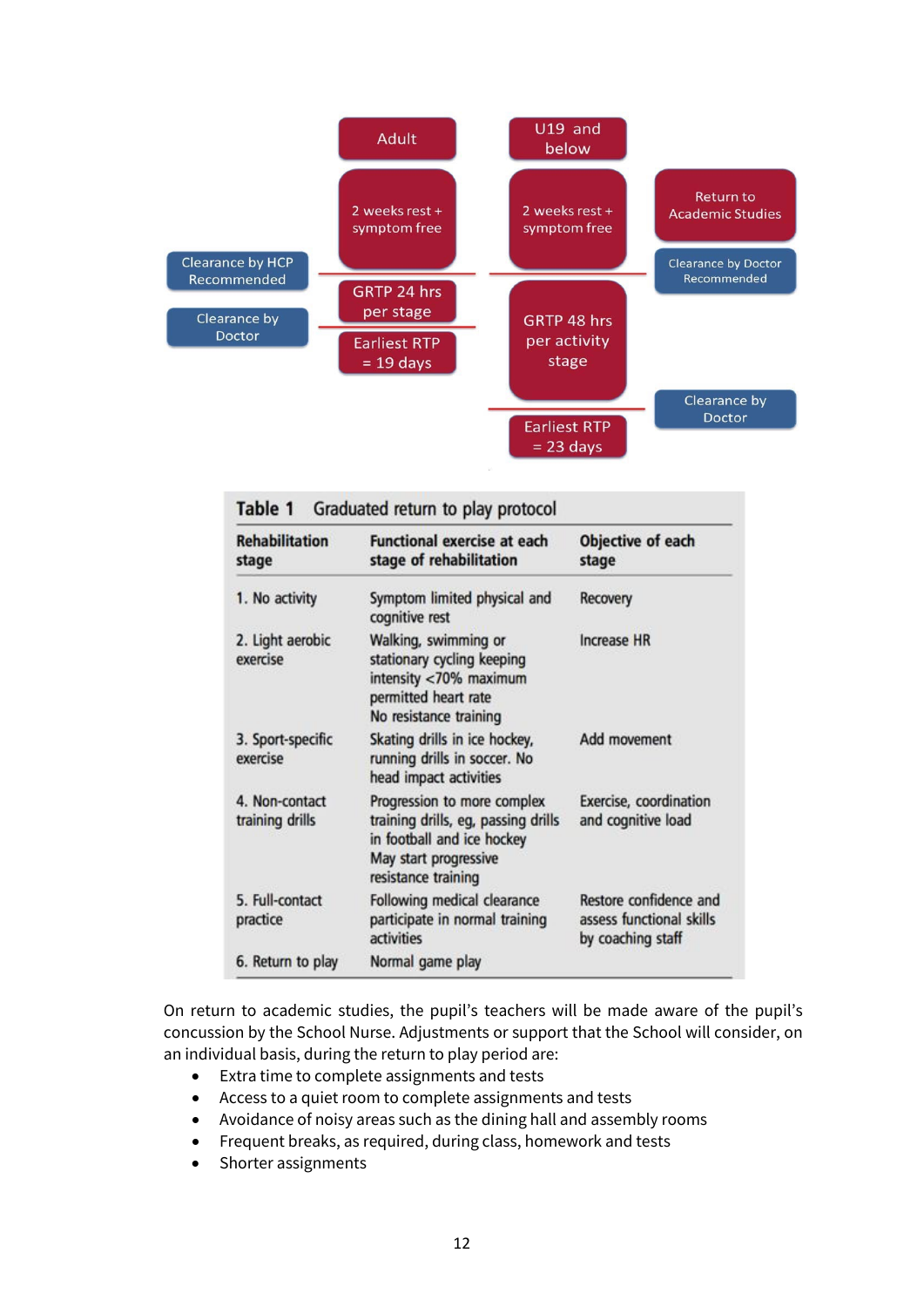- Use of a peer helper
- Reassurance from teachers that the pupil will be supported through their recovery

The pupil may not to return to sport until they have successfully returned to school and learning without worsening of symptoms.

#### 2.7 **Staff Education and Pupil / Parent information**

All staff are issued with the Head Injuries Leaflet (see Annex 2.2), which should be carried by staff involved in coaching sports and used as a recognition tool when treating pupils who have suffered a head injury. These staff undertake the [online "Headcase" course](https://www.englandrugby.com/participation/playing/headcase) (provided by the RFU) which provides guidance on concussion awareness for coaches. A register and copies of certificates are to be held by the School Nurse and Compliance Manager to ensure training is current. General awareness of the seriousness of head injuries and concussion will be raised regularly during staff training sessions.

Pupils will be issued with this leaflet to share with their parents, along with the letter (see Annex 2.1).

#### 2.8 **Monitoring Head Injuries and Concussion**

The School Nurses are responsible for monitoring accident reports and informing the Senior Deputy Head of any areas of concern. This is then followed up by the Health and Safety Committee who will risk assess any areas of concern to minimise the risk(s) to pupils and staff of sustaining a head injury.

#### 2.9 **Other sources of information**

- [The FA's concussion guidelines](http://www.thefa.com/learning/coaching/the-fas-concussion-guidelines)
- [World Rugby concussion management](https://playerwelfare.worldrugby.org/concussion)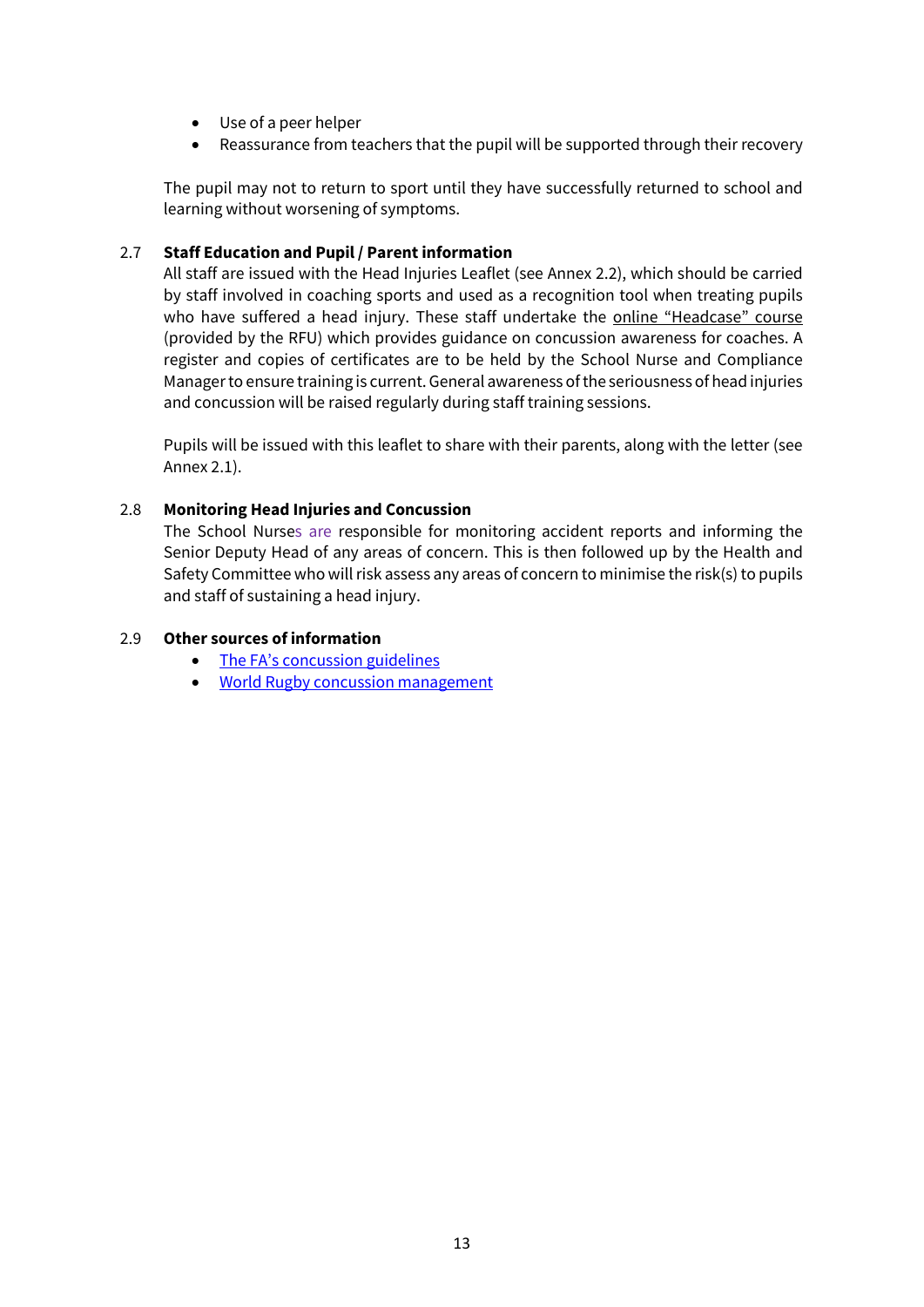## **Annex 2.1: Head injury advice for parents**

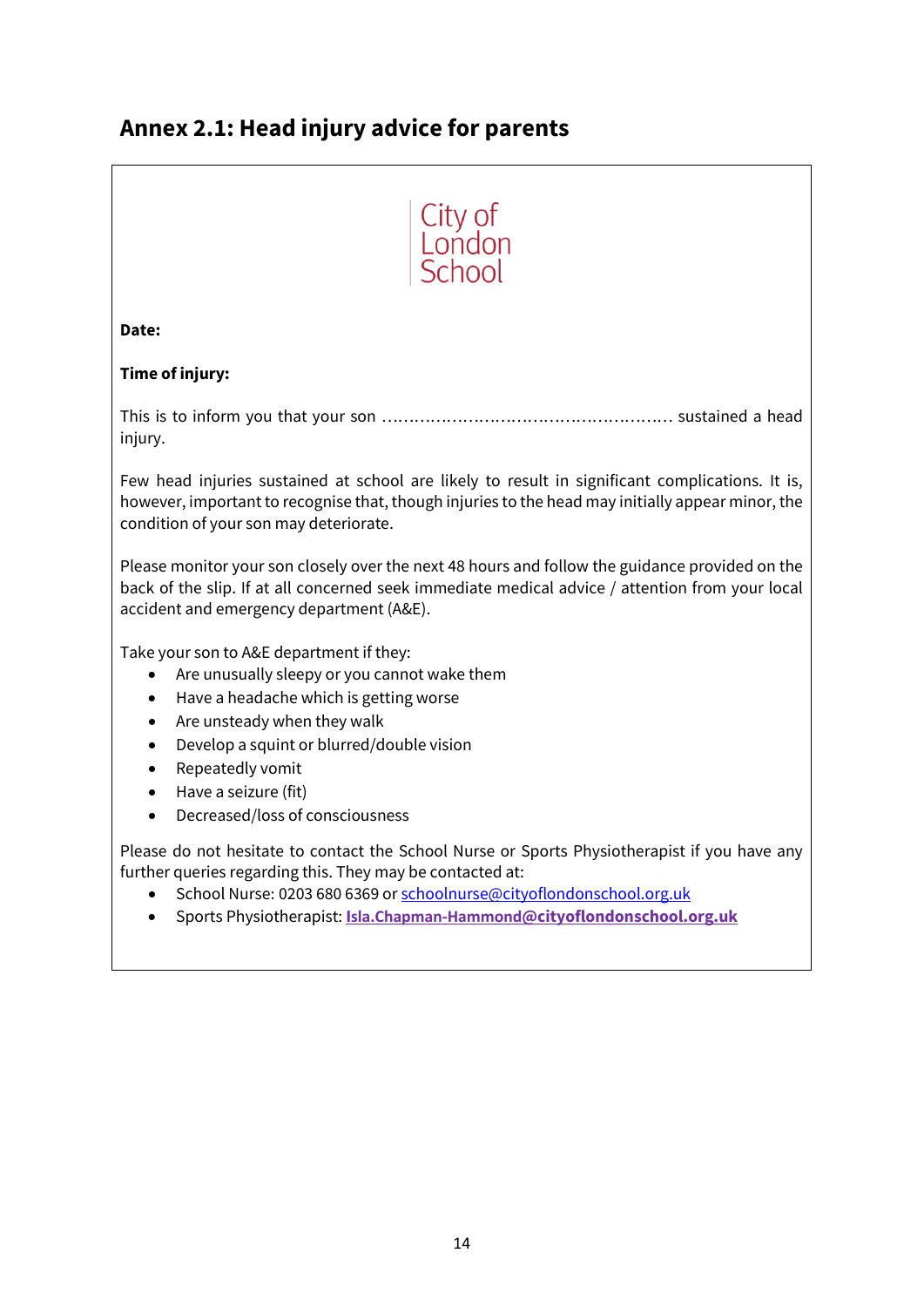## **Annex 2.2: Head Injury Leaflet**

#### Overview

Concussion is a temporary injury to the brain resulting in a disturbance to brain function. It can be caused by a direct blow or bump to the head but also when a blow to another part of the body results in rapid movement of the head (e.g. whiplash injury).

It usually only lasts up to a few days or weeks, although it sometimes needs emergency treatment and some people can have longer-lasting problems.

#### **Signs and Symptoms**

- Headache  $\bullet$
- $\ddot{\phantom{0}}$ Dizziness
- Feeling sick or vomiting  $\bullet$
- Feeling stunned, dazed, or confused  $\bullet$  $\bullet$ Difficulty concentrating
- You may not remember what happened before and / or after .
- the injury
- Unsteady on feet / balance problems / poor coordination  $\ddot{\phantom{0}}$
- Unusual behaviour irritable/mood swings  $\bullet$
- Changes in your vision blurred/double vision
- Loss of consciousness or struggling to stay awake
- $\bullet$ A change in their normal behaviour, more emotional / irritable than normal for that person
- Fatigue
- Sensitivity to light or noise

#### **Diagnosis**

#### Treat a minor head injury at home

You should follow the advice given by school nurse / sports therapist after their head injury assessment. There is no need to seek further medical advice if you only have mild symptoms such as:

- A headache that goes away on its own
- Slight dizziness  $\ddot{\phantom{0}}$
- Feeling sick  $\bullet$ Being a bit dazed

#### When to go to hospital

Go to your nearest accident and emergency (A&E) department if you have:

- $\ddot{\phantom{0}}$ A new headache, or headache getting worse
- Repeated vomiting  $\ddot{\phantom{0}}$ Changes in your behaviour, such as increasing confusion or irritability
- Deteriorating conscious level and/or slurred speech
- $\bullet$ Seizures or fit
- Unresolved or new visual disturbance
- $\bullet$ Weakness or numbness in arms or legs
- $\overline{\phantom{a}}$ Neck pain

You need to be checked by a health professional trained in assessing head injuries.

#### Recovery

If you're diagnosed with concussion in hospital, you'll be able to go home when any serious brain injury has been ruled out and you're starting to feel better

Most people feel back to normal within a few days or weeks of going home. But some people, especially children, can take longer to recover.

Things you can do to help your recovery include:

- Getting plenty of rest and avoiding stressful situations
- Supervision for the first 48 hours, by a responsible adult, so that they can monitor for any changes
- Do not use aspirin or anti-inflammatories such as ibuprofen, avoid sleeping tablets, avoid prescription and non-prescription drugs without medical advice
- Avoid alcohol
- Concussion may affect the ability to learn at school. You should discuss with your teachers if you have concerns and manage use of digital devices
- Consider managed return to school / work
- Do not drive or ride a bike until fully recovered
- Do not return to play/sport until clearance by a healthcare professional. Then follow a graduated return to play programme

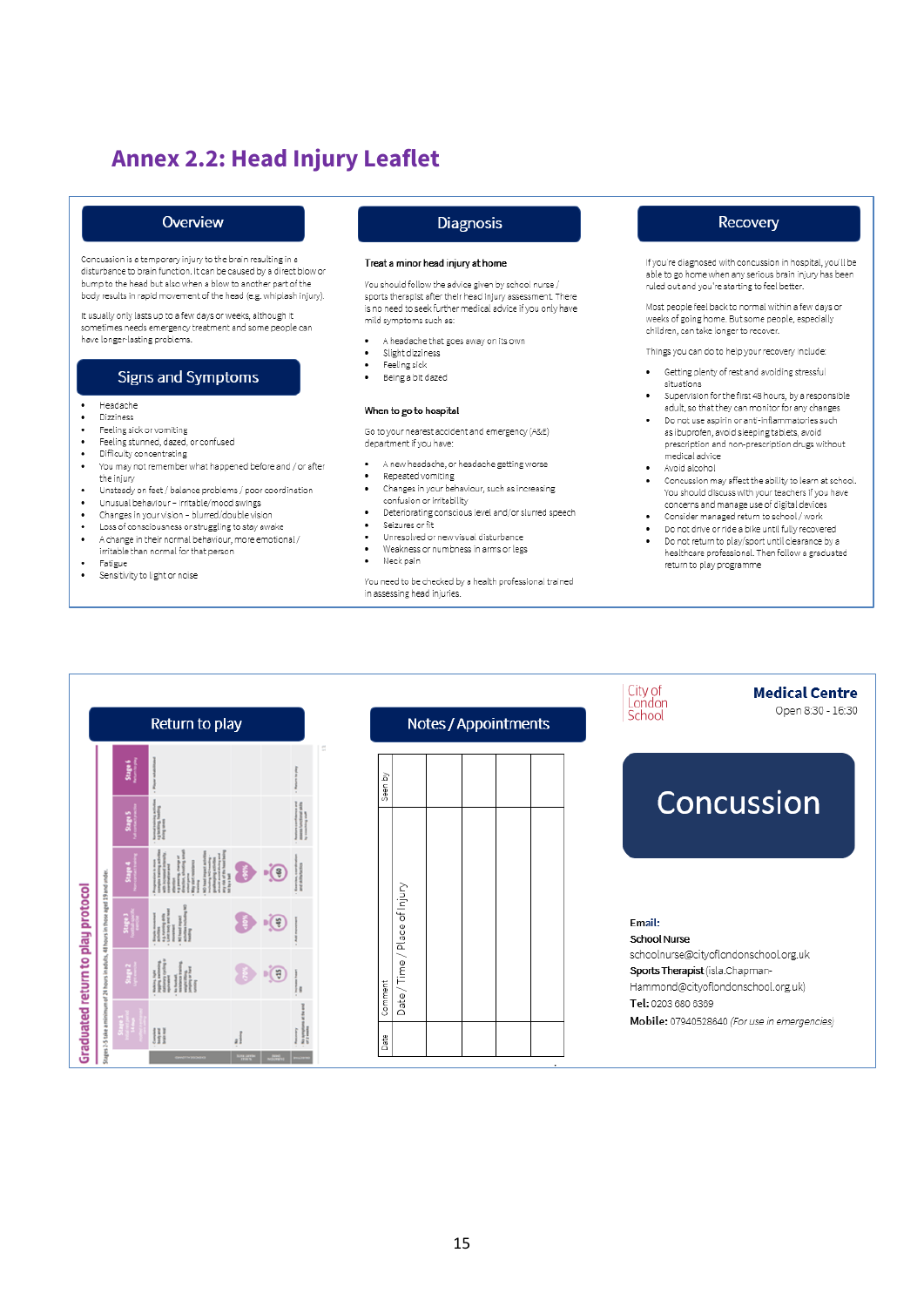### **Appendix 3: Hygiene Procedures for Spillage of Body Fluids**

### 3.1 **General statement**

The aim is to decrease the exposure risk to blood-borne and body fluid pathogens. Adherence is the responsibility of all staff who may come into contact with spillages of blood or other body fluids. All staff need to be aware of their personal responsibilities in preventing the spread of infection.

Disinfection aims to reduce the number of micro-organisms to a safe level. Whilst a variety of chemical disinfectants is available, high concentration chlorine-releasing compounds provide an effective method of treating body fluid spills with activity against a range of bacteria and viruses.

#### 3.2 **Legal position**

The School has a duty to protect its staff from hazards encountered during their work: this includes microbiological hazards (COSHH 2002). For the purposes of this policy, biohazards are defined as:

- Blood
- Respiratory and Oral Secretions
- Vomit
- Faeces
- Urine

#### 3.3 **Personal Protective Equipment (PPE)**

PPE is available from the Facilities Manager or School Nurses. All staff dealing with a biohazard spill are to ensure that they:

- Wear a plastic disposable apron.
- Wear disposable gloves.
- Protect eyes and mouth with goggles and mask (or full-face visor) if splash or spray is anticipated
- Wear protective footwear when dealing with extensive floor spillages
- Use the Body Fluid Disposal Kits provided by the school (not "just a cloth or mop")
- Always dispose of PPE and contaminated waste into a yellow clinical waste bag

#### 3.4 **Procedure**

All biohazard spills are to be reported to the Compliance Manager to log on the health and safety incident log.

All staff dealing with a biohazard spill are to:

- wear appropriate PPE.
- take precautions so as not to come into contact with blood or body fluids, wet or dry, either on themselves, their clothing or protective equipment. In particular blood or body fluids reaching the eyes or the areas inside the mouth and nose should be avoided.
- use the Body Fluid Disposal Kits provided by the Facilities Manager, School Nurses or cleaning staff, or located at the First Aid Stations.
- place all soiled paper towel and gloves into a yellow clinical waste bag to dispose of in an approved manner.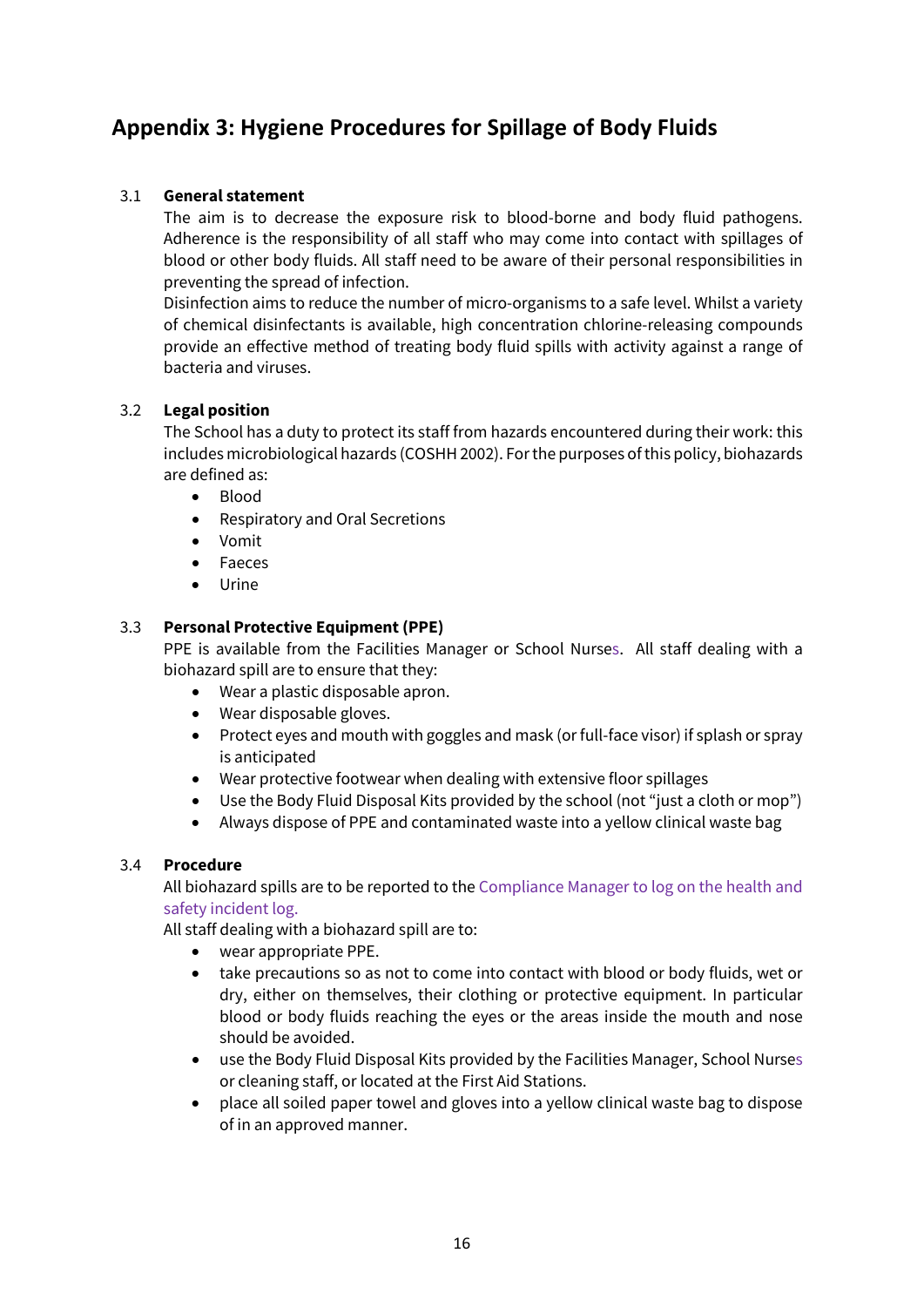- wash hands, including arms to the elbow, with warm water and soap immediately after **every** clean-up of blood or body fluid. This should be performed **even** if gloves have been worn.
- wash all areas that have come into contact with blood.